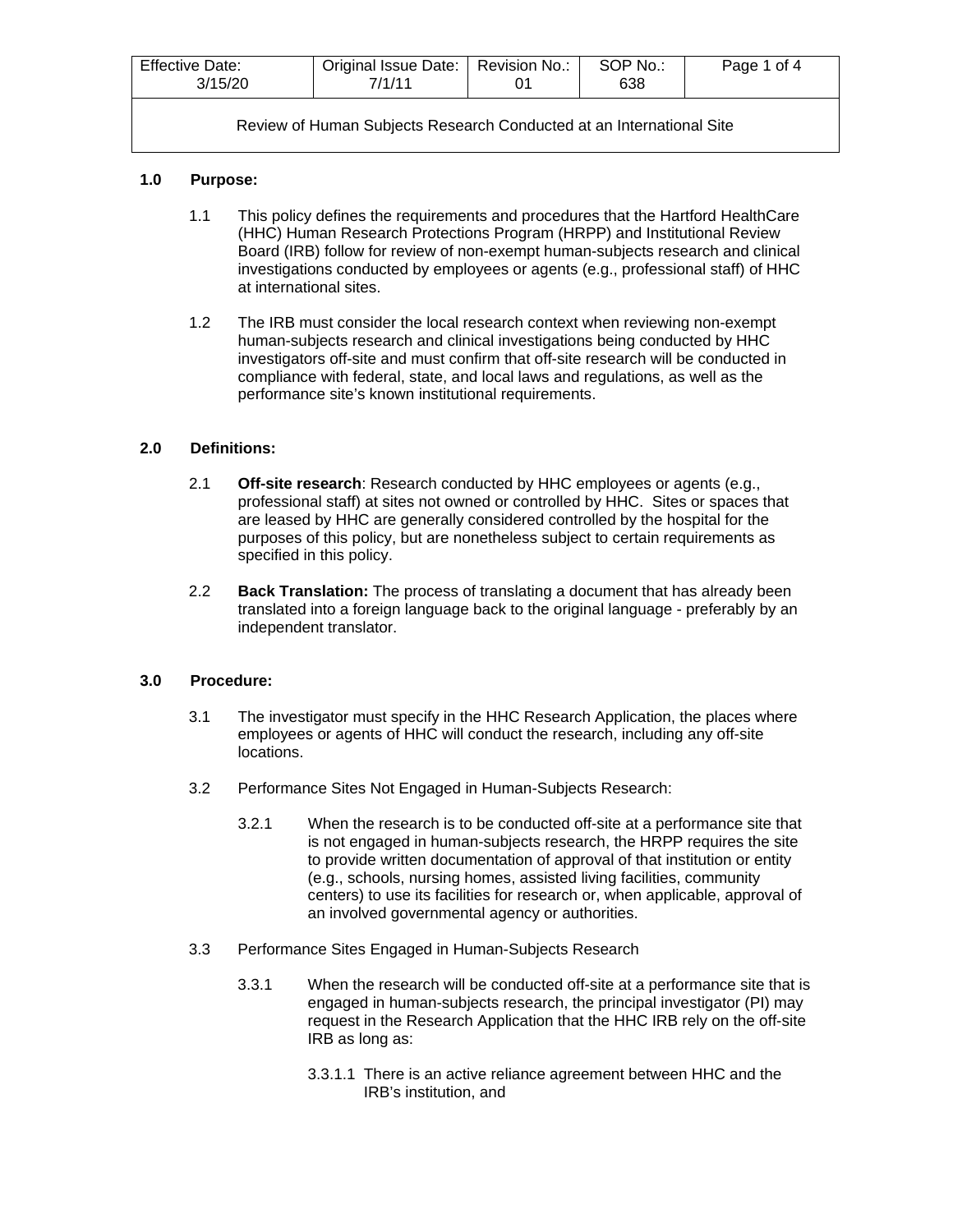| <b>Effective Date:</b><br>3/15/20 | Original Issue Date:   Revision No.:<br>7/1/11 | SOP No.:<br>638 | Page 2 of 4 |
|-----------------------------------|------------------------------------------------|-----------------|-------------|
|                                   |                                                |                 |             |

3.3.1.2 The IRB is accredited by the Association for Accreditation of Human Research Protection Programs (AAHRPP).

- 3.4 Reliance of Performance Sites on HHC IRB
	- 3.4.1 The performance site may seek permission to rely on the HHC IRB for review of the research on the site's behalf. If the IRB agrees to provide the review, they would require that:
		- 3.4.1.1 There is an active cooperative agreement between HHC and the institution prior to initiation of research at the performance site;
			- 3.4.1.1.1 The Director of the HRPP and the Institutional Official (IO) are responsible for executing reliance agreements on behalf of the institution.
		- 3.4.1.2 The institution has its own Federalwide Assurance (FWA).
- 3.5 When the research will be reviewed by both the HHC IRB and the performance site's IRB, the HRPP may rely on the performance site's IRB assessment of the local research context. HRPP staff, through written communication with the performance site's IRB, will ascertain prior to HHC IRB approval, and in some cases prior to review, whether any material changes have been required in the research in order to secure approval of the performance site's IRB.
- 3.6 International Performance Sites
	- 3.6.1 The HHC IRB may rely on the performance site's IRB's assessment of the local research context. In such cases, the HHC IRB will require documentation of local IRB approval prior to HHC IRB review.
	- 3.6.2 The IRB will review all international research utilizing human participants to assure adequate provisions are in place to protect the rights and welfare of the participants.
	- 3.6.3 Approval of research is permitted if "the procedures prescribed by the foreign institution afford protections that are at least equivalent to those provided in 45 CFR 46."
	- 3.6.4 The HHC IRB must receive and review the foreign institution or site's IRB review and approval of each study prior to the commencement of the research at the foreign institution or site.
	- 3.6.5 For Federally-funded research, approval of research for foreign institutions or sites "engaged" in research is only permitted if the foreign institution or site holds an Assurance with OHRP and local IRB review and approval is obtained.
		- 3.6.5.1 The HHC IRB may rely on the performance site's IRB's assessment of the local research context.
		- 3.6.5.2 If deemed necessary, the HHC IRB may gather information on the local research context either through the use of consultants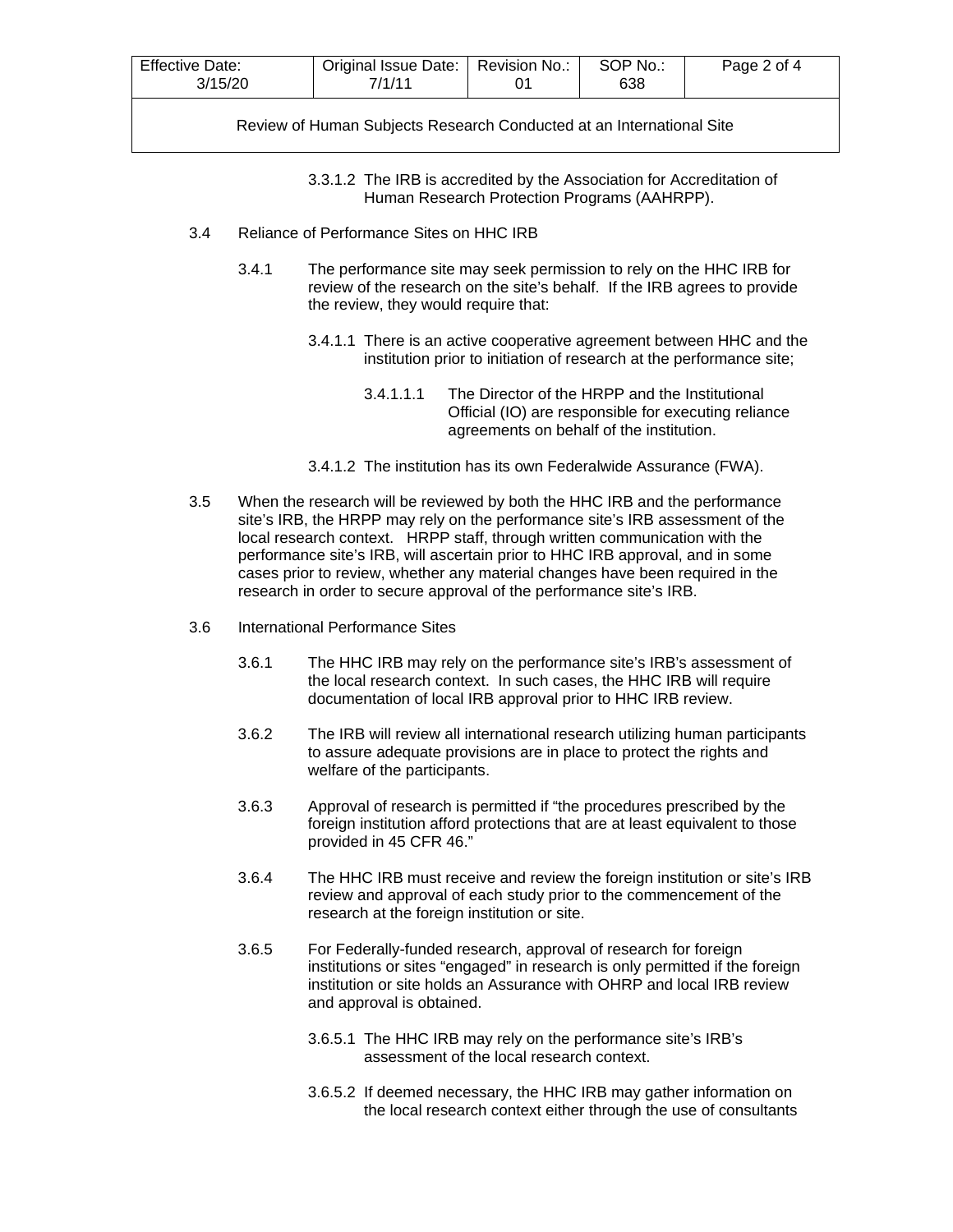| <b>Effective Date:</b><br>3/15/20 | Original Issue Date:  <br>7/1/11 | Revision No.: | SOP No.:<br>638 | Page 3 of 4 |  |
|-----------------------------------|----------------------------------|---------------|-----------------|-------------|--|
|                                   |                                  |               |                 |             |  |

within the United States, or through teleconferencing with consultants at the international site.

- 3.6.5.3 The HHC IRB may also call upon one of its members with personal knowledge of the local research context, such knowledge having been obtained through extended, direct experience with the research institution, its subject populations, and its surrounding communities.
- 3.6.6 Approval of research for foreign institutions or sites "not engaged" in research is only permitted if one or more of the following conditions exist:
	- 3.6.6.1 When the foreign institution or site has an established IRB or Independent Ethics Committee (IEC), the investigator must obtain approval to conduct the research at the "not engaged" site from the site's IRB/IEC or provide documentation that the site's IRB/IEC has determined that approval is not necessary for the investigator to conduct the proposed research at the site.
	- 3.6.6.2 When the foreign institution or site does not have an established IRB/IEC, a letter of cooperation must be obtained demonstrating that the appropriate institutional or oversight officials are permitting the research to be conducted at the performance site.
	- 3.6.6.3 IRB approval to conduct research at the foreign institution or site is contingent upon receiving documentation of the performance site's IRB/IEC determination, or letter of cooperation, as applicable.
	- 3.6.6.4 It is the responsibility of the HHC Investigator and the foreign institution or site to assure that the resources and facilities are appropriate for the nature of the research.
	- 3.6.6.5 It is the responsibility of the HHC Investigator and the foreign institution or site to notify the IRB promptly if a change in research activities alters the performance site's engagement in the research (e.g., performance site "not engaged" begins consenting research participants, etc.).
	- 3.6.6.6 The IRB will consider local research context when reviewing international studies to assure protections are in place that are appropriate to the setting in which the research will be conducted.
	- 3.6.6.7 In the case where there is no local IRB review the IRB may require an expert consultant, either from the local country where the research is conducted or from an international organization, with the expertise or knowledge required to adequately evaluate the research in light of local context.
	- 3.6.6.8 The informed consent documents must be in a language understandable to the proposed participants. When the IRB reviews the document; a translated consent form must be provided by the PI, preferably a certified translation. If the